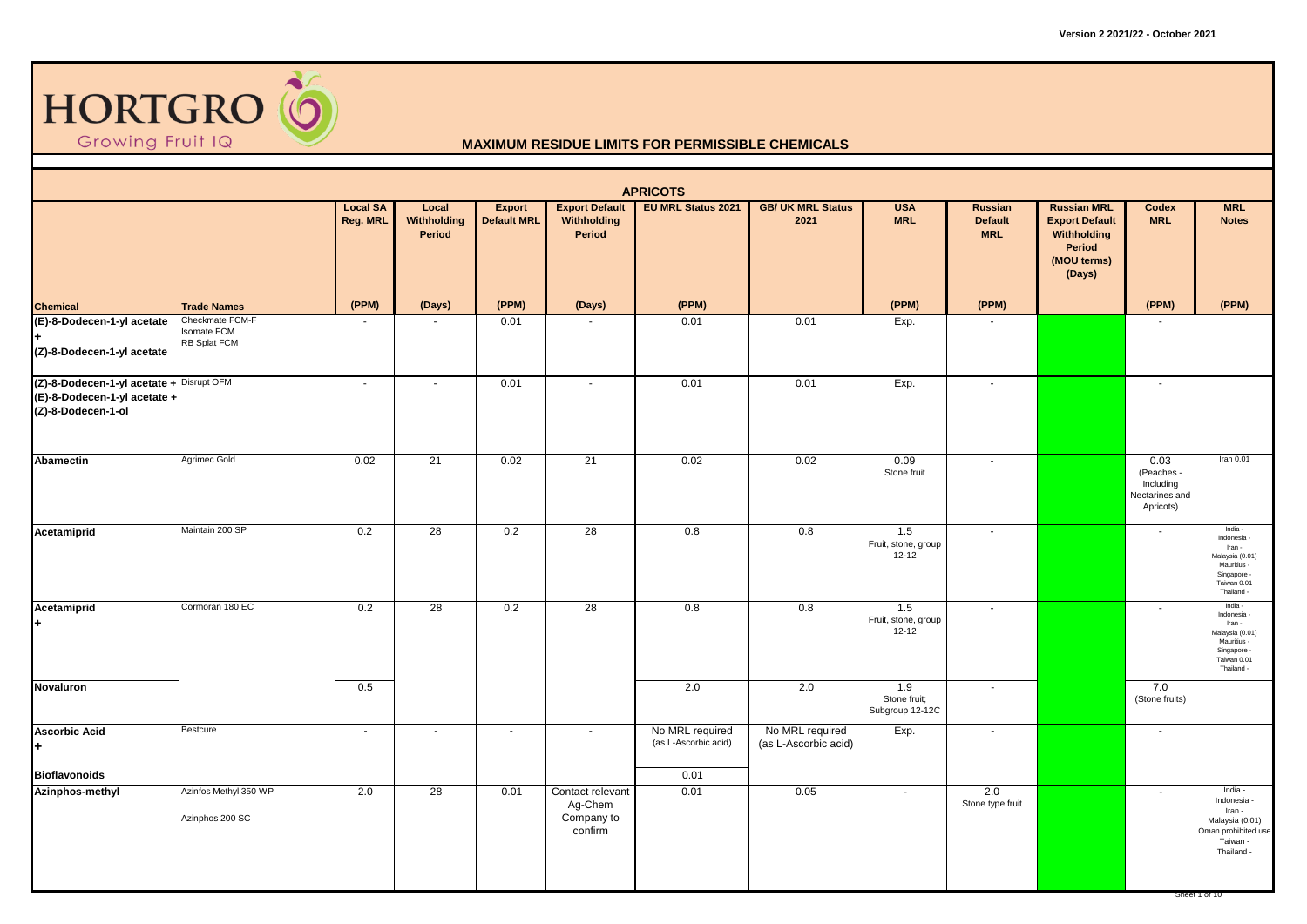

|                                                                                                  |                                                                      |                             |                                  |                                     |                                                | <b>APRICOTS</b>                                                                                      |                                                                       |                                                    |                                         |                                                                                               |                            |                                                                                                                         |
|--------------------------------------------------------------------------------------------------|----------------------------------------------------------------------|-----------------------------|----------------------------------|-------------------------------------|------------------------------------------------|------------------------------------------------------------------------------------------------------|-----------------------------------------------------------------------|----------------------------------------------------|-----------------------------------------|-----------------------------------------------------------------------------------------------|----------------------------|-------------------------------------------------------------------------------------------------------------------------|
|                                                                                                  |                                                                      | <b>Local SA</b><br>Reg. MRL | Local<br>Withholding<br>Period   | <b>Export</b><br><b>Default MRL</b> | <b>Export Default</b><br>Withholding<br>Period | <b>EU MRL Status 2021</b>                                                                            | <b>GB/ UK MRL Status</b><br>2021                                      | <b>USA</b><br><b>MRL</b>                           | Russian<br><b>Default</b><br><b>MRL</b> | <b>Russian MRL</b><br><b>Export Default</b><br>Withholding<br>Period<br>(MOU terms)<br>(Days) | <b>Codex</b><br><b>MRL</b> | <b>MRL</b><br><b>Notes</b>                                                                                              |
| <b>Chemical</b>                                                                                  | <b>Trade Names</b>                                                   | (PPM)                       | (Days)                           | (PPM)                               | (Days)                                         | (PPM)                                                                                                |                                                                       | (PPM)                                              | (PPM)                                   |                                                                                               | (PPM)                      | (PPM)                                                                                                                   |
| Azoxystrobin                                                                                     | Ortiva<br>Obstructo 250 SC                                           | 2.0                         | $\mathbf{1}$                     | 2.0                                 | $\overline{1}$                                 | 2.0                                                                                                  | 2.0                                                                   | 2.0<br>Stone fruit                                 | 2.0<br>Stone type fruit                 |                                                                                               | 2.0<br>(Stone fruits)      | Taiwan 1.0                                                                                                              |
| <b>Bacillus Thuringiensis</b>                                                                    | DiPel DF                                                             | $\sim$                      | $\sim$                           | $\sim$                              | $\sim$                                         | 0.01                                                                                                 |                                                                       | Exp.                                               | RNR (Exp.)                              |                                                                                               | $\overline{\phantom{a}}$   |                                                                                                                         |
| Beauveria bassiana                                                                               | Broadband<br>Eco-Bb                                                  | $\sim$                      | $\sim$                           | $\sim$                              | $\sim$                                         | 0.01                                                                                                 | No MRL required                                                       | Exp.                                               | RNR (Exp.)                              |                                                                                               | $\overline{\phantom{a}}$   |                                                                                                                         |
| Benomyl                                                                                          | Benomyl 500 WP<br>Benomyl<br>Farmag Benomyl 500 WP                   | 3.0                         | Do not use after<br>flowering    | 0.2                                 | Do not use after<br>flowering                  | 0.2                                                                                                  | 0.2                                                                   | $\sim$                                             | 0.075<br>Stonefruit                     | Not after flowering                                                                           | 2.0<br>(as<br>Carbendazim) | Oman prohibited use<br>Taiwan 0.01                                                                                      |
| <b>Bollworm</b><br>Nucleopolyhedrovirus                                                          | <b>Bolldex</b><br>Graboll<br>Helicovir                               | $\overline{\phantom{a}}$    | $\mathbf 0$                      | $\sim$                              | $\overline{0}$                                 | No MRL required                                                                                      | No MRL required                                                       | Exp.                                               | $\overline{\phantom{a}}$                |                                                                                               |                            |                                                                                                                         |
| <b>Botanical extracts (Garlic</b><br>extract; Canola oil)                                        | Kannar Kangar 931                                                    | Exp.                        | $\overline{0}$                   | 0.01                                | $\mathbf 0$                                    | Garlic extract - No MRL<br>required (Annex IV)<br>Canola oil - No MRL<br>required                    |                                                                       | $\sim$                                             | $\sim$                                  |                                                                                               | $\blacksquare$             |                                                                                                                         |
| <b>Botanical extracts</b><br>(Natural pyrethrin; Garlic extract; Kannar Pygar 932<br>Canola oil) | Kannar KangroShield 100                                              | 0.05                        | $\overline{2}$<br>$\overline{1}$ | 0.01                                | 2<br>$\overline{1}$                            | Pyrethrin 1.0<br>Garlic extract - [No MRL<br>required (Annex IV)]<br>Canola oil - No MRL<br>required | Pyrethrin 1.0<br>Garlic extract - [No<br>MRL required<br>Canola oil - | Pyrethrin Exp.<br>Garlic extract -<br>Canola oil - | $\sim$                                  |                                                                                               | $\sim$                     |                                                                                                                         |
| <b>Botanical extracts</b><br>(Natural pyrethrin)                                                 | Xterminator                                                          | 1.0                         | $\mathbf 0$                      | 1.0                                 | $\mathbf 0$                                    | 1.0                                                                                                  | 1.0                                                                   | Exp.                                               | $\sim$                                  |                                                                                               | $\overline{\phantom{a}}$   | Canada 0.1<br>Hong Kong -<br>Indonesia<br>India -<br>Iran -<br>Malaysia 0.01<br>Mauritius -<br>Taiwan 0.3<br>Thailand - |
| <b>Cadusafos</b>                                                                                 | Rugby 10 ME<br>Rugby 10 G<br>Rugby<br>Soccer 100 EW<br>Hockey 100 EW | $\leq 0.01$                 | $\mathbf 0$                      | $≤0.01$                             | $\mathbf 0$                                    | 0.01                                                                                                 | 0.01                                                                  | $\overline{\phantom{a}}$                           | $\sim$                                  |                                                                                               | $\blacksquare$             | Oman restricted use                                                                                                     |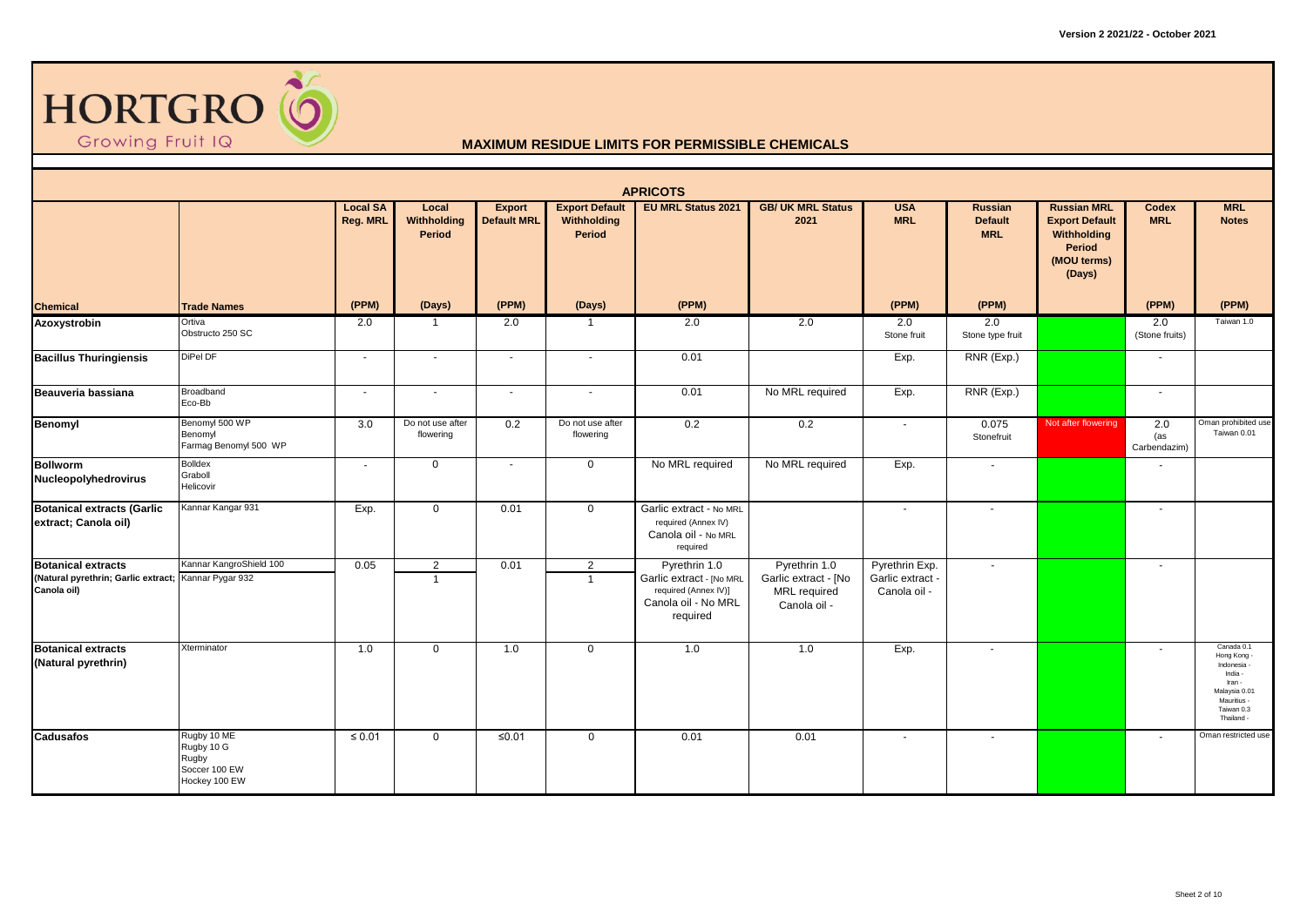

|                                                                 |                                                                                                                                                                                |                             |                                |                                     |                                                | <b>APRICOTS</b>           |                                  |                          |                                                |                                                                                               |                          |                                                                                                      |
|-----------------------------------------------------------------|--------------------------------------------------------------------------------------------------------------------------------------------------------------------------------|-----------------------------|--------------------------------|-------------------------------------|------------------------------------------------|---------------------------|----------------------------------|--------------------------|------------------------------------------------|-----------------------------------------------------------------------------------------------|--------------------------|------------------------------------------------------------------------------------------------------|
|                                                                 |                                                                                                                                                                                | <b>Local SA</b><br>Reg. MRL | Local<br>Withholding<br>Period | <b>Export</b><br><b>Default MRL</b> | <b>Export Default</b><br>Withholding<br>Period | <b>EU MRL Status 2021</b> | <b>GB/ UK MRL Status</b><br>2021 | <b>USA</b><br><b>MRL</b> | <b>Russian</b><br><b>Default</b><br><b>MRL</b> | <b>Russian MRL</b><br><b>Export Default</b><br>Withholding<br>Period<br>(MOU terms)<br>(Days) | Codex<br><b>MRL</b>      | <b>MRL</b><br><b>Notes</b>                                                                           |
| <b>Chemical</b>                                                 | <b>Trade Names</b>                                                                                                                                                             | (PPM)                       | (Days)                         | (PPM)                               | (Days)                                         | (PPM)                     |                                  | (PPM)                    | (PPM)                                          |                                                                                               | (PPM)                    | (PPM)                                                                                                |
| Captab/Captan                                                   | Captab WP<br>Thor 500 WP                                                                                                                                                       | 15.0                        | 14                             | 6.0                                 | 35                                             | 6.0                       | 6.0                              | 10.0                     | 25.0<br>Stone type fruit                       |                                                                                               |                          | Indonesia -<br>Malaysia (0.01)<br>Oman prohibited use<br>Canada 5.0<br>Switzerland 4.0<br>Thailand - |
| Chlorantraniliprole<br>+                                        | Ampligo                                                                                                                                                                        | 1.0                         | 14                             | 1.0                                 | Contact relevant<br>Ag-Chem<br>Company to      | 1.0                       | 1.0                              | 2.5<br>Stone fruit       | 1.0<br>Stone fruit                             | Contact relevant Ag-<br>Chem Company to<br>confirm                                            | 1.0<br>(Stone fruit)     |                                                                                                      |
| Lambda-cyhalothrin                                              |                                                                                                                                                                                | 0.5                         |                                | 0.15                                | confirm                                        | 0.15                      | 0.15                             | 0.5<br>Stone fruit       | $0.03*$<br>Stonefruit                          |                                                                                               | 0.5                      | Oman restricted use<br>Taiwan -                                                                      |
| <b>Chlorpyrifos</b>                                             | Lirifos 480 EC<br>Chlorban EC<br>Pyrinex 250 CS<br>Pyrinex 480 EC<br>Klub M5 Chlorpyrifos<br>Chlorifos<br>Chlorpyrifos 480 EC                                                  | 0.05                        | Dormant<br>application only    | 0.01                                | Dormant<br>application only                    | 0.01                      | 0.01                             | $\overline{\phantom{a}}$ | 0.5<br>Fruits (stone type)                     |                                                                                               | $\overline{\phantom{a}}$ | Oman restricted use                                                                                  |
| <b>Codling moth and Oriental</b><br>fruit moth granulosis virus | Madex Twin<br>Madex Dual<br>GraTham                                                                                                                                            | $\sim$                      | $\sim$                         | $\blacksquare$                      | $\overline{\phantom{a}}$                       | $\overline{\phantom{a}}$  | $\sim$                           | $\sim$                   |                                                |                                                                                               | $\overline{\phantom{a}}$ |                                                                                                      |
| Copper (Cu) Oxychloride<br>and other Cu salts                   | Copper Oxychloride 850 WP<br><b>Cuprofix Disperss</b><br>Coprox WP<br>Coprox Super<br>Copro Flow S<br>Demildex<br>Farmag Copper Oxychloride<br>Farmag Cu Super<br>Copflo Super | 20.0                        | 14                             | 5.0                                 | Not later than bud<br>swell                    | 5.0                       | 5.0                              | Exp.                     | 5.0<br>Stonefruit                              |                                                                                               | $\blacksquare$           | Hong Kong -<br>Indonesia -<br>Taiwan Exp.<br>Thailand -                                              |
| Cyanamide                                                       | Dormex<br>Deurbraak<br>Bloomer<br>Dorcy<br>Cymex<br>Cyan<br>Alert 520 SL<br>Liberate                                                                                           | 0.05                        | Dormant<br>application only    | 0.01                                | Dormant application<br>only                    | 0.01                      | 0.01                             | $\sim$                   |                                                |                                                                                               | $\sim$                   | Oman Prohibited use                                                                                  |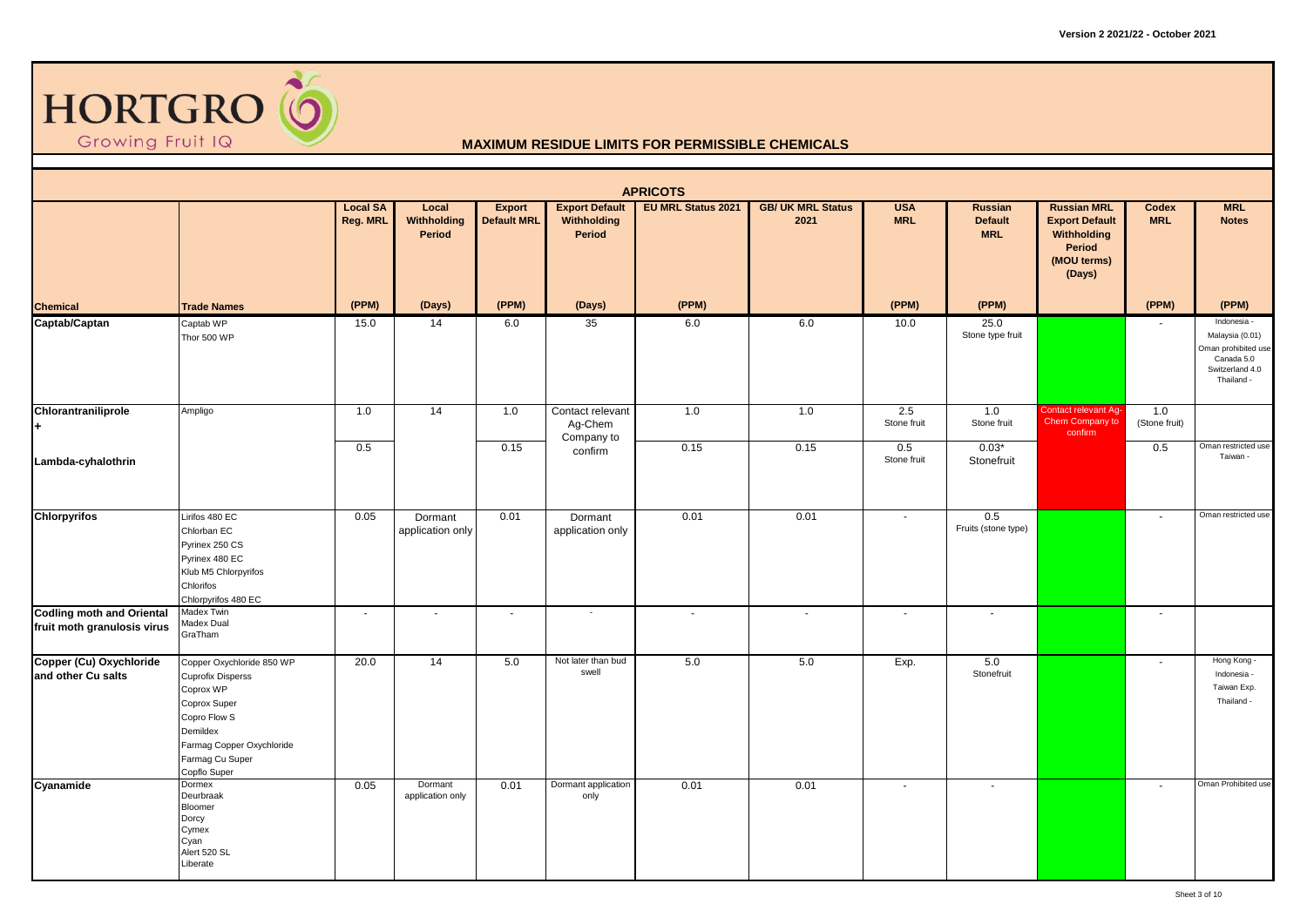

|                                               |                                  |                             |                                                       |                              |                                                      | <b>APRICOTS</b>                                                                       |                                  |                          |                                         |                                                                                               |                          |                                                                                                                                                                                                                |
|-----------------------------------------------|----------------------------------|-----------------------------|-------------------------------------------------------|------------------------------|------------------------------------------------------|---------------------------------------------------------------------------------------|----------------------------------|--------------------------|-----------------------------------------|-----------------------------------------------------------------------------------------------|--------------------------|----------------------------------------------------------------------------------------------------------------------------------------------------------------------------------------------------------------|
|                                               |                                  | <b>Local SA</b><br>Reg. MRL | Local<br>Withholding<br>Period                        | Export<br><b>Default MRL</b> | <b>Export Default</b><br>Withholding<br>Period       | <b>EU MRL Status 2021</b>                                                             | <b>GB/ UK MRL Status</b><br>2021 | <b>USA</b><br><b>MRL</b> | Russian<br><b>Default</b><br><b>MRL</b> | <b>Russian MRL</b><br><b>Export Default</b><br>Withholding<br>Period<br>(MOU terms)<br>(Days) | Codex<br><b>MRL</b>      | <b>MRL</b><br><b>Notes</b>                                                                                                                                                                                     |
| Chemical                                      | <b>Trade Names</b>               | (PPM)                       | (Days)                                                | (PPM)                        | (Days)                                               | (PPM)                                                                                 |                                  | (PPM)                    | (PPM)                                   |                                                                                               | (PPM)                    | (PPM)                                                                                                                                                                                                          |
| Cyprodinil                                    | Chorus<br>Journey 500 WG         | 0.5                         | Contact<br>relevant Ag-<br>Chem Company<br>to confirm | 0.5                          | Contact relevant<br>Ag-Chem<br>Company to<br>confirm | 2.0                                                                                   | 2.0                              | 2.0<br>Stone fruit       | 2.0<br>Stone fruit                      |                                                                                               | 2.0<br>(Stone fruits)    |                                                                                                                                                                                                                |
| <b>Dichlorvos</b>                             | Devipan 100 EC                   | 0.1                         | $\overline{7}$                                        | 0.01                         | 14                                                   | 0.01                                                                                  | 0.01                             | $\sim$                   | 0.05<br>Stonefruit                      |                                                                                               | $\sim$                   | Oman prohibited use                                                                                                                                                                                            |
| Didecyldimethylammonium<br>chloride           | Sporekill                        | 0.1                         | 82<br>Do not apply after<br>first fruit set           | 0.1                          | 82<br>Do not apply after<br>first fruit set          | 0.1                                                                                   | 0.1                              | $\sim$                   |                                         |                                                                                               | $\blacksquare$           | Hong Kong -<br>India -<br>Indonesia -<br>Iran -<br>Malaysia (0.01)<br>Mauritius -<br>Saudi Arabia -<br>Singapore -<br>Taiwan -<br>Thailand -                                                                   |
| <b>Emamectin benzoate</b>                     | Warlock® 19.2 EC                 | 0.03                        | 14<br>Maximum 2<br>applications                       | 0.02                         | $\overline{21}$                                      | 0.02                                                                                  | 0.02                             | $\sim$                   |                                         |                                                                                               | $\overline{\phantom{a}}$ | Hong Kong -<br>India -<br>Indonesia -<br>Iran -<br>Malaysia (0.01)<br>Saudi Arabia -<br>Singapore -<br>Thailand -                                                                                              |
| <b>False Codling moth</b><br>granulosis virus | Cryptex                          | $\sim$                      | $\blacksquare$                                        | $\blacksquare$               | $\sim$                                               | $\blacksquare$                                                                        | $\blacksquare$                   | $\sim$                   | $\overline{\phantom{a}}$                |                                                                                               | $\overline{\phantom{a}}$ |                                                                                                                                                                                                                |
| Fenazaquin                                    | Vanity 200 SC<br>Superior 200 SC | 0.5                         | 42                                                    | 0.3                          | Contact relevant<br>Agchem<br>company to<br>confirm  | 0.3<br>EU MRL 0.01 from<br>27/01/2022 EU<br><b>Commission Regulation</b><br>2021/1110 | 0.3                              | 2.0<br>Stone fruit       | $\blacksquare$                          |                                                                                               | $\overline{\phantom{a}}$ | Canada (0.1)<br>Hong Kong -<br>India -<br>Indonesia -<br>Iran -<br>Malaysia (0.01)<br>Mauritius -<br>Singapore -<br>Switzerland 0.2<br>Taiwan 0.01<br>Thailand -                                               |
| Fenbuconazole                                 | Indar 50 EW                      | 1.0                         | $\mathbf{1}$                                          | 0.6                          | 5<br>Max. 4 applications                             | 0.6                                                                                   | 0.6                              | 1.0<br>Stone fruit       | 0.5<br>Apricots                         | 10 <sup>°</sup><br>Max. 2 applications                                                        | 0.5                      | Canada 0.3<br>Hong Kong 0.5<br>[India 0.5]<br>[Indonesia 0.5]<br>[Iran 0.5]<br>[Malaysia 0.5]<br>[Mauritius 0.5]<br>[Oman 0.5]<br>Saudi Arabia 0.5<br>[Singapore 0.5]<br>Taiwan 0.5<br>Sheet 4 of failand 0.5] |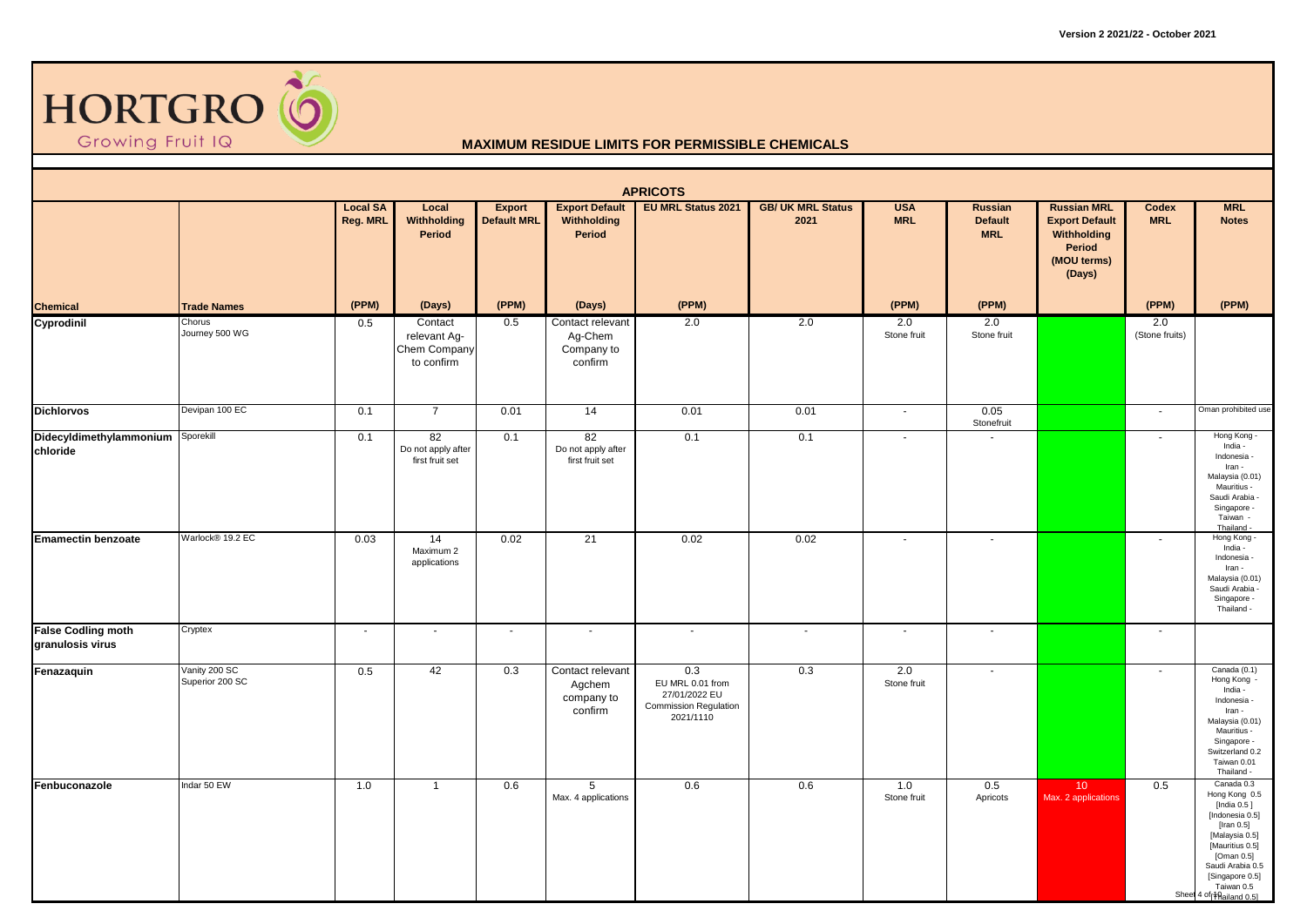

|                    |                                                                                                                                                     |                             |                                |                              |                                                                                                        | <b>APRICOTS</b>                                                                                    |                                  |                          |                                                      |                                                                                               |                          |                            |
|--------------------|-----------------------------------------------------------------------------------------------------------------------------------------------------|-----------------------------|--------------------------------|------------------------------|--------------------------------------------------------------------------------------------------------|----------------------------------------------------------------------------------------------------|----------------------------------|--------------------------|------------------------------------------------------|-----------------------------------------------------------------------------------------------|--------------------------|----------------------------|
|                    |                                                                                                                                                     | <b>Local SA</b><br>Reg. MRL | Local<br>Withholding<br>Period | Export<br><b>Default MRL</b> | <b>Export Default</b><br>Withholding<br>Period                                                         | <b>EU MRL Status 2021</b>                                                                          | <b>GB/ UK MRL Status</b><br>2021 | <b>USA</b><br><b>MRL</b> | Russian<br><b>Default</b><br><b>MRL</b>              | <b>Russian MRL</b><br><b>Export Default</b><br>Withholding<br>Period<br>(MOU terms)<br>(Days) | Codex<br><b>MRL</b>      | <b>MRL</b><br><b>Notes</b> |
| <b>Chemical</b>    | <b>Trade Names</b>                                                                                                                                  | (PPM)                       | (Days)                         | (PPM)                        | (Days)                                                                                                 | (PPM)                                                                                              |                                  | (PPM)                    | (PPM)                                                |                                                                                               | (PPM)                    | (PPM)                      |
| Fenpyroximate      | Lesson 50 EC                                                                                                                                        | 0.3                         | 21                             | 0.3                          | 21<br>Contact relevant<br>Agchem company to<br>confirm                                                 | 0.3                                                                                                | 0.3                              | 2.0<br>Stone fruit       |                                                      |                                                                                               | 0.4<br>Stone fruit       | Hong Kong -<br>Taiwan 0.01 |
| Fludioxonil        | Scholar<br>Teacher 230 SC<br>Target 200 WDG                                                                                                         | 5.0                         | $\overline{1}$                 | 5.0                          | $\overline{1}$                                                                                         | 5.0                                                                                                | 5.0                              | 5.0<br>Stone fruit       | 5.0<br>Stone type fruit                              |                                                                                               | 5.0<br>Stone fruit       |                            |
| Flupyradifurone    | Sivanto® Prime                                                                                                                                      | 0.05                        | 35                             | 0.01                         | 35                                                                                                     | 0.01                                                                                               | 0.01                             | 1.5                      |                                                      |                                                                                               | 1.5                      |                            |
| Furfural           | Crop Guard                                                                                                                                          | $\sim$                      | $\mathbf 0$                    | ≤0.01                        | $\mathbf 0$                                                                                            | 1.0                                                                                                | 1.0                              | $\sim$                   | $\sim$                                               |                                                                                               | $\overline{\phantom{a}}$ |                            |
| Gamma-cyhalothrin  | Vantex 60 CS                                                                                                                                        | 0.5                         | 14                             | 0.15                         | Contact relevant<br>Agchem<br>company to<br>confirm                                                    | 0.15<br>Lambda-cyhalothrin<br>(includes gamma-<br>cyhalothrin) (sum of R,S<br>and S,R isomers) (F) | 0.15                             | 0.5<br>Stone fruit       | 0.03<br>Fruits (stone type) as<br>lambda-cyhalothrin | Contact relevant Ag-<br>Chem Company to<br>confirm                                            | 0.5<br>as Cyhalothrin    | Oman restricted use        |
| Iprodione          | Rovral Aquaflo<br>(Only)<br>Roflo<br>Pickle 500 SC<br>IproFlo<br>Roflo                                                                              | 5.0                         | $\mathbf{3}$                   | 0.01                         | Do not use (if<br>exporting to EU)<br><b>Contact relevant Ag-</b><br><b>Chem Company to</b><br>confirm | 0.01                                                                                               | 0.01                             | 20.0                     | 10.0<br>Stone type fruit                             |                                                                                               |                          |                            |
|                    | Prodione                                                                                                                                            |                             | 5                              |                              |                                                                                                        |                                                                                                    |                                  |                          |                                                      |                                                                                               |                          |                            |
| Lambda-cyhalothrin | Karate EC<br>Karate Zeon<br>Cylam 50 EC<br>Judo 50 EC<br>Lamdex 5 EC<br>Lambda 50 EC<br>Lambda EC<br>Karate Zeon 10 SC<br>Karis 5 CS<br>Lamdex 5 CS | 0.5                         | 14                             | 0.15                         | Contact relevant<br>Ag-Chem<br>Company to<br>confirm                                                   | 0.15                                                                                               | 0.15                             | 0.5<br>Stone fruit       | $0.03*$<br>Stonefruit                                | Not after flowering                                                                           | 0.5                      | Oman restricted use        |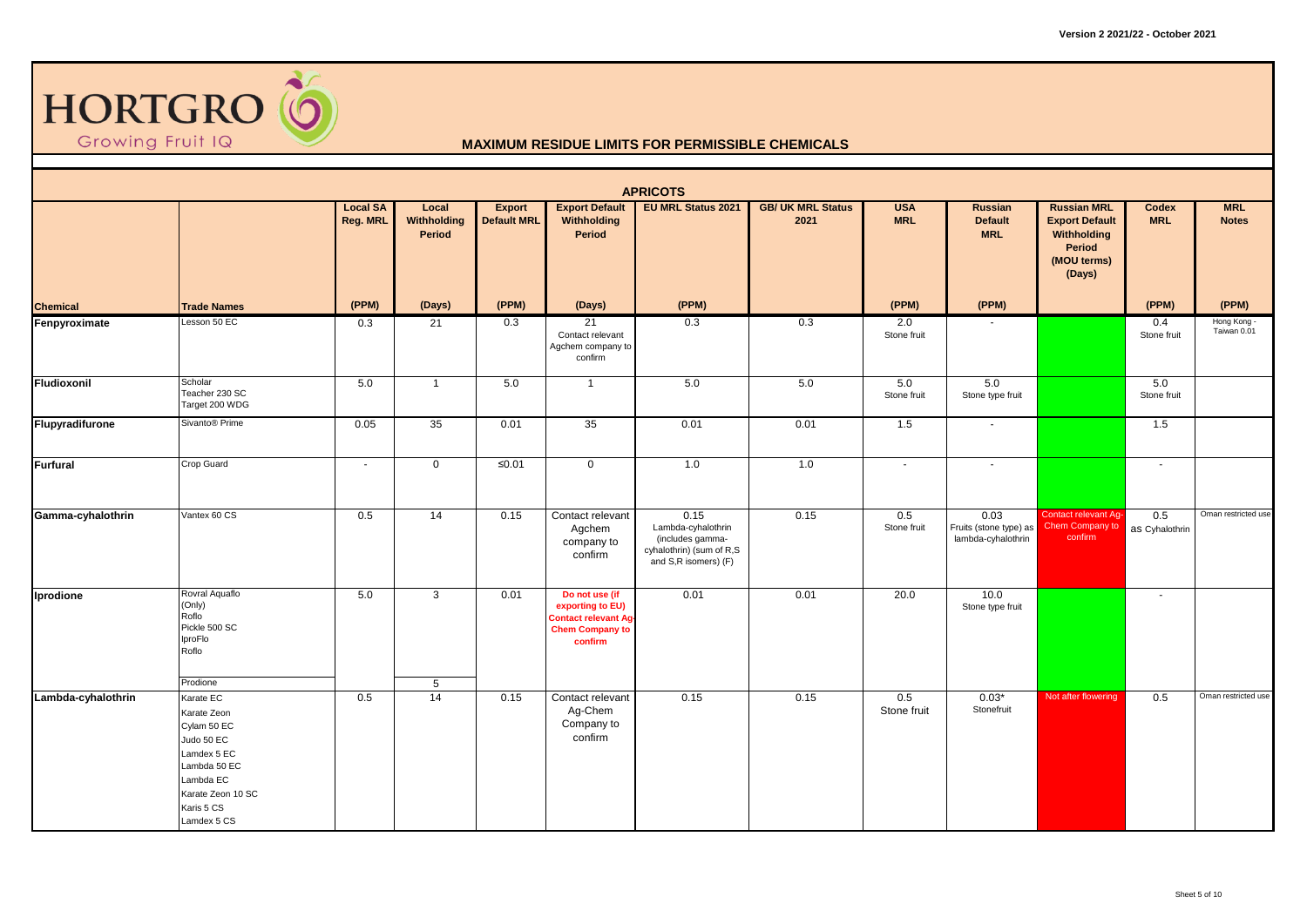

|                                                                                                             |                                                                                                                                                                                                                                                                                                                                                               |                             |                                      |                                     |                                                | <b>APRICOTS</b>                     |                                  |                                       |                                                |                                                                                               |                                 |                                                   |
|-------------------------------------------------------------------------------------------------------------|---------------------------------------------------------------------------------------------------------------------------------------------------------------------------------------------------------------------------------------------------------------------------------------------------------------------------------------------------------------|-----------------------------|--------------------------------------|-------------------------------------|------------------------------------------------|-------------------------------------|----------------------------------|---------------------------------------|------------------------------------------------|-----------------------------------------------------------------------------------------------|---------------------------------|---------------------------------------------------|
|                                                                                                             |                                                                                                                                                                                                                                                                                                                                                               | <b>Local SA</b><br>Reg. MRL | Local<br>Withholding<br>Period       | <b>Export</b><br><b>Default MRL</b> | <b>Export Default</b><br>Withholding<br>Period | <b>EU MRL Status 2021</b>           | <b>GB/ UK MRL Status</b><br>2021 | <b>USA</b><br><b>MRL</b>              | <b>Russian</b><br><b>Default</b><br><b>MRL</b> | <b>Russian MRL</b><br><b>Export Default</b><br>Withholding<br>Period<br>(MOU terms)<br>(Days) | Codex<br><b>MRL</b>             | <b>MRL</b><br><b>Notes</b>                        |
| <b>Chemical</b>                                                                                             | <b>Trade Names</b>                                                                                                                                                                                                                                                                                                                                            | (PPM)                       | (Days)                               | (PPM)                               | (Days)                                         | (PPM)                               |                                  | (PPM)                                 | (PPM)                                          |                                                                                               | (PPM)                           | (PPM)                                             |
| Mancozeb<br>Note:<br><b>EU</b> authorisation<br>amendment/ possible<br>related MRL implications<br>pending. | Dithane 750 WG Neotec<br>Newzeb 800 WP<br>Villa Unizeb 800 WP<br>Mancozeb 800 WP<br>Tridex<br>Penncozeb WG<br>Vondozeb<br>Pennfluid 420 SC<br>Ventum 800 WP<br>Mancozeb (L7352)<br>Mancozeb (L3517))<br>Tsumeb<br>Farmag Mancozeb 800 WP<br>Cozeb 800 WP<br>Tozeb WP<br>Tozeb Flo<br>Dithane M-45 800 WP NT<br>Mancozeb 800 WP (L9169)<br>Dithane M-45 800 WP | 3.0                         | 28<br>35<br>14                       | 2.0                                 | 42                                             | 2.0                                 | 2.0                              | $\overline{\phantom{a}}$              | 7.0<br>Dithiocarb.                             |                                                                                               | 7.0<br>(stone)<br>(Dithiocarb.) | Canada (0.1)<br>Iran $0.2$<br>Oman prohibited use |
| <b>Maneb</b>                                                                                                | Mangle <sup>®</sup> SC<br>Vandal <sup>®</sup>                                                                                                                                                                                                                                                                                                                 | 3.0                         | 14                                   | 2.0                                 | 42                                             | 2.0                                 | 2.0                              | $\sim$                                | $\sim$<br>7.0<br>Dithiocarb.                   |                                                                                               | 7.0<br>(stone)<br>(Dithiocarb.) | Canada (0.1)<br>Oman prohibited use<br>Iran $0.2$ |
| Mefenoxam (Metalaxyl)                                                                                       | Ridomil Gold                                                                                                                                                                                                                                                                                                                                                  | 1.0                         | Use on non-<br>bearing trees<br>only | 0.01                                | Use on non-<br>bearing trees only              | 0.01<br>(Stone fruit, as Metalaxyl) | 0.01                             | 1.0<br>(Stone fruit, as<br>Metalaxyl) | $\sim$                                         | <b>Contact relevant Ag-</b><br>Chem Company to<br>confirm                                     | $\sim$                          |                                                   |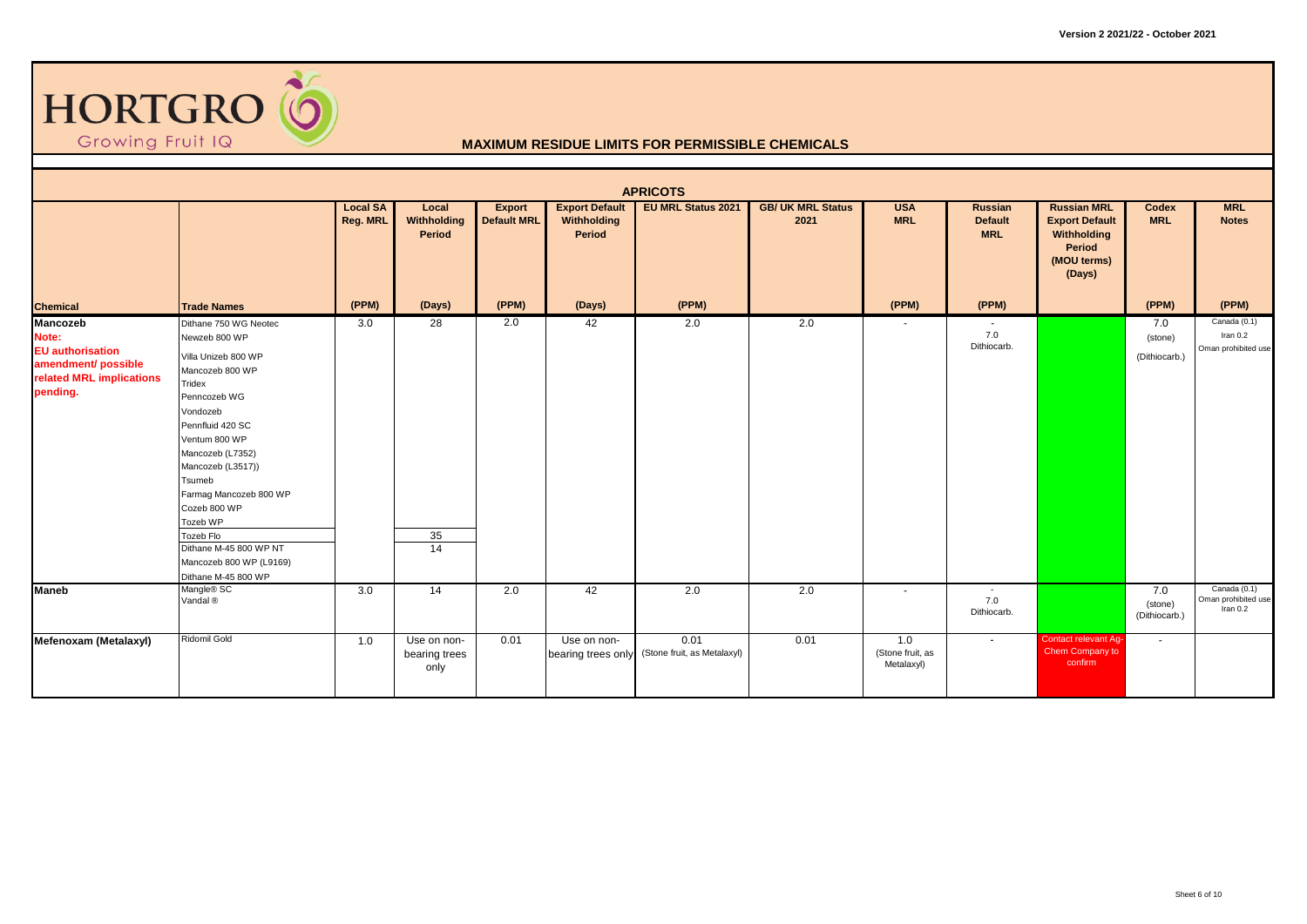

|                                |                                                                                                                                                    |                             |                                                |                                     |                                                                                                                                                                                                                                                                                | <b>APRICOTS</b>           |                                  |                          |                                                |                                                                                               |                                       |                                                                                                               |
|--------------------------------|----------------------------------------------------------------------------------------------------------------------------------------------------|-----------------------------|------------------------------------------------|-------------------------------------|--------------------------------------------------------------------------------------------------------------------------------------------------------------------------------------------------------------------------------------------------------------------------------|---------------------------|----------------------------------|--------------------------|------------------------------------------------|-----------------------------------------------------------------------------------------------|---------------------------------------|---------------------------------------------------------------------------------------------------------------|
|                                |                                                                                                                                                    | <b>Local SA</b><br>Reg. MRL | Local<br>Withholding<br>Period                 | <b>Export</b><br><b>Default MRL</b> | <b>Export Default</b><br>Withholding<br>Period                                                                                                                                                                                                                                 | <b>EU MRL Status 2021</b> | <b>GB/ UK MRL Status</b><br>2021 | <b>USA</b><br><b>MRL</b> | <b>Russian</b><br><b>Default</b><br><b>MRL</b> | <b>Russian MRL</b><br><b>Export Default</b><br>Withholding<br>Period<br>(MOU terms)<br>(Days) | Codex<br><b>MRL</b>                   | <b>MRL</b><br><b>Notes</b>                                                                                    |
| <b>Chemical</b>                | <b>Trade Names</b>                                                                                                                                 | (PPM)                       | (Days)                                         | (PPM)                               | (Days)                                                                                                                                                                                                                                                                         | (PPM)                     |                                  | (PPM)                    | (PPM)                                          |                                                                                               | (PPM)                                 | (PPM)                                                                                                         |
| <b>Mercaptothion/Malathion</b> | Datathion EC<br>Mercaptothion 500 EC<br>Avi-Merkaptotoks WP<br>Mercaptothion DP<br>Avi Guard<br>Fyfanon 440 EW<br>Harrier 500 EC<br>Insecto 500 EC | 4.0                         | 10                                             | 0.02                                | $\overline{28}$<br>Bait application<br>ONLY<br>A maximum<br>concentration of<br>500ml/ 100l of a<br><b>500EC</b><br>mercaptothion<br>formulation may be<br>used in protein<br>hydrolysate spray<br>mixture with a<br>maximum spray<br>volume of 50 litres<br>water per hectare | 0.02                      | 0.02                             | 8.0                      | 0.5<br>Stonefruit                              |                                                                                               | $\sim$                                | Indonesia -<br>Malaysia (0.01)<br>Mauritius -<br>Singapore -<br>Taiwan 0.01<br>Thailand -                     |
| Methidathion                   | Suprathion 420 EC<br>Methidathion 420 EC<br>Arythion 420 EC                                                                                        | 0.2                         | EC-Dormant<br>application only<br><b>WP-42</b> | 0.02                                | EC-Dormant<br>application only<br>WP- up to 90% petal<br>drop                                                                                                                                                                                                                  | 0.02                      | 0.02                             | $\sim$                   | 0.2<br>Fruit stone type                        |                                                                                               | $\overline{a}$                        | India -<br>Indonesia -<br>Iran Banned<br>Malaysia (0.01)<br>Oman prohibited use<br>Saudi Arabia -<br>Taiwan - |
| Methoxyfenozide                | Marksman 240 SC                                                                                                                                    | 2.0                         | $\overline{7}$                                 | 2.0                                 | $\overline{7}$                                                                                                                                                                                                                                                                 | 2.0                       | 2.0                              | 3.0                      | $\sim$                                         |                                                                                               | 2.0                                   | Canada 0.7                                                                                                    |
| <b>Metiram</b>                 |                                                                                                                                                    | 3.0                         | 14                                             | 2.0                                 | 42                                                                                                                                                                                                                                                                             | 2.0                       | 2.0                              | $\sim$                   | $\sim$<br>7.0<br>Dithiocarb.                   | <b>Contact relevant Ag-</b><br>Chem Company to<br>confirm                                     | 7.0<br>(Stone fruit)<br>(Dithiocarb.) | Canada (0.1)<br>Iran $0.2$                                                                                    |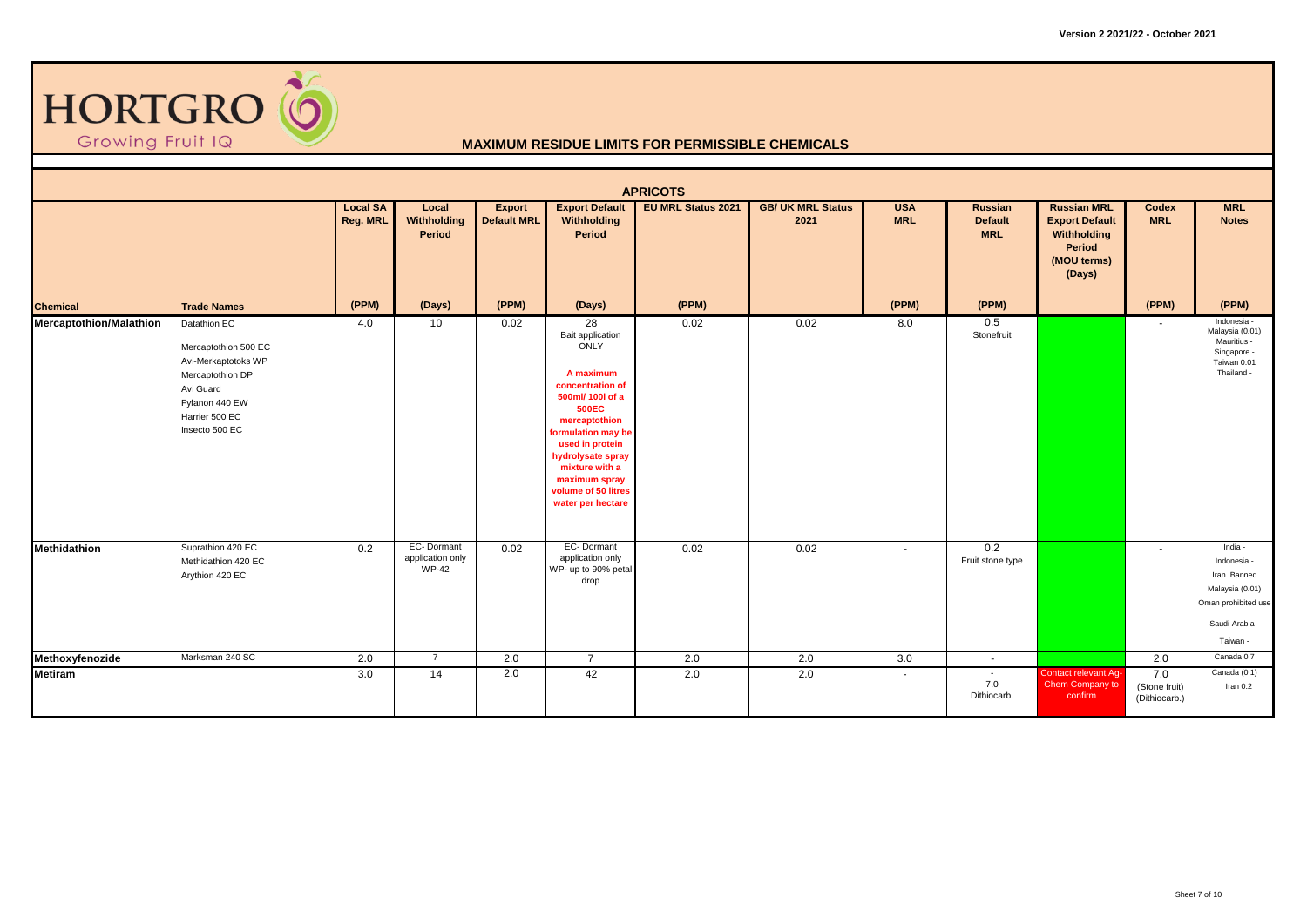

|                                                  |                                                                                                                             |                             |                                |                              |                                                          | <b>APRICOTS</b>           |                                  |                          |                                                |                                                                                               |                          |                                                                                                                                       |
|--------------------------------------------------|-----------------------------------------------------------------------------------------------------------------------------|-----------------------------|--------------------------------|------------------------------|----------------------------------------------------------|---------------------------|----------------------------------|--------------------------|------------------------------------------------|-----------------------------------------------------------------------------------------------|--------------------------|---------------------------------------------------------------------------------------------------------------------------------------|
|                                                  |                                                                                                                             | <b>Local SA</b><br>Reg. MRL | Local<br>Withholding<br>Period | Export<br><b>Default MRL</b> | <b>Export Default</b><br>Withholding<br>Period           | <b>EU MRL Status 2021</b> | <b>GB/ UK MRL Status</b><br>2021 | <b>USA</b><br><b>MRL</b> | <b>Russian</b><br><b>Default</b><br><b>MRL</b> | <b>Russian MRL</b><br><b>Export Default</b><br>Withholding<br>Period<br>(MOU terms)<br>(Days) | Codex<br><b>MRL</b>      | <b>MRL</b><br><b>Notes</b>                                                                                                            |
| <b>Chemical</b>                                  | <b>Trade Names</b>                                                                                                          | (PPM)                       | (Days)                         | (PPM)                        | (Days)                                                   | (PPM)                     |                                  | (PPM)                    | (PPM)                                          |                                                                                               | (PPM)                    | (PPM)                                                                                                                                 |
| <b>Mineral Oil</b>                               | Budbreak<br>Ampron<br>CROPCHEM 86% Winter oil                                                                               | $\sim$                      | Dormant<br>application only    | $\leq 0.01$                  | Dormant application<br>only                              |                           | $\sim$                           | $\blacksquare$           |                                                |                                                                                               | $\sim$                   |                                                                                                                                       |
| Pirimicarb                                       | Aphox<br>Piritek                                                                                                            | 3.0                         | $\overline{21}$                | 3.0                          | 21                                                       | 3.0                       | 3.0                              | $\sim$                   | 5.0<br>Fruit stone type                        | Contact relevant Ag-<br>Chem Company to<br>confirm                                            | 3.0<br>(Stone fruit)     | Canada (0.1)<br>Switzerland 1.0                                                                                                       |
| Prochloraz                                       | Octave WP<br>Chronos 450 SC                                                                                                 | $\sim$                      | <b>FST</b>                     | $\leq 0.01$                  | <b>Blossom</b> application<br>only                       | 0.03                      | 0.03                             | $\sim$                   | $\sim$                                         |                                                                                               | $\sim$                   | Indonesia -<br>Iran -                                                                                                                 |
| Propiconazole<br>Application only during blossom | Tilt<br>Propiconazole 250 EC<br>Propizole 250 EC<br>Bumper 250 EC<br>Principle 250 EC<br>Propicon 250 EC<br>Propicon 500 EC | 0.2                         | Do not use after<br>flowering  | 0.01                         | <b>Blossom</b> application<br>only                       | 0.01                      | 0.15                             | 4.0<br>Stone fruit       | $\overline{\phantom{a}}$                       |                                                                                               | $\overline{\phantom{a}}$ | India -<br>Indonesia -<br>Iran Banned<br>pesticide<br>Malaysia (0.01)<br>Mauritius -<br>Singapore -                                   |
| <b>Prothiofos</b>                                | Tokuthion <sup>®</sup> 960 EC                                                                                               | 0.05                        | <b>FST</b>                     | $\leq 0.01$                  | Only dormant<br>application                              | 0.01                      | $\sim$                           | $\sim$                   | $\sim$                                         |                                                                                               | $\sim$                   |                                                                                                                                       |
| Pymetrozine                                      | Trivia 500 WDG<br>Chess                                                                                                     | 0.05                        | $\overline{28}$                | 0.02                         | 28<br>Contact relevant Ag-<br>Chem Company to<br>confirm | 0.02                      | 0.03                             | $\sim$                   | $\overline{\phantom{a}}$                       |                                                                                               | $\overline{\phantom{0}}$ | Hong Kong -<br>India -<br>Indonesia -<br>Malaysia (0.01)<br>Mauritius -<br>Saudi Arabia -<br>Singapore -<br>Taiwan 0.01<br>Thailand - |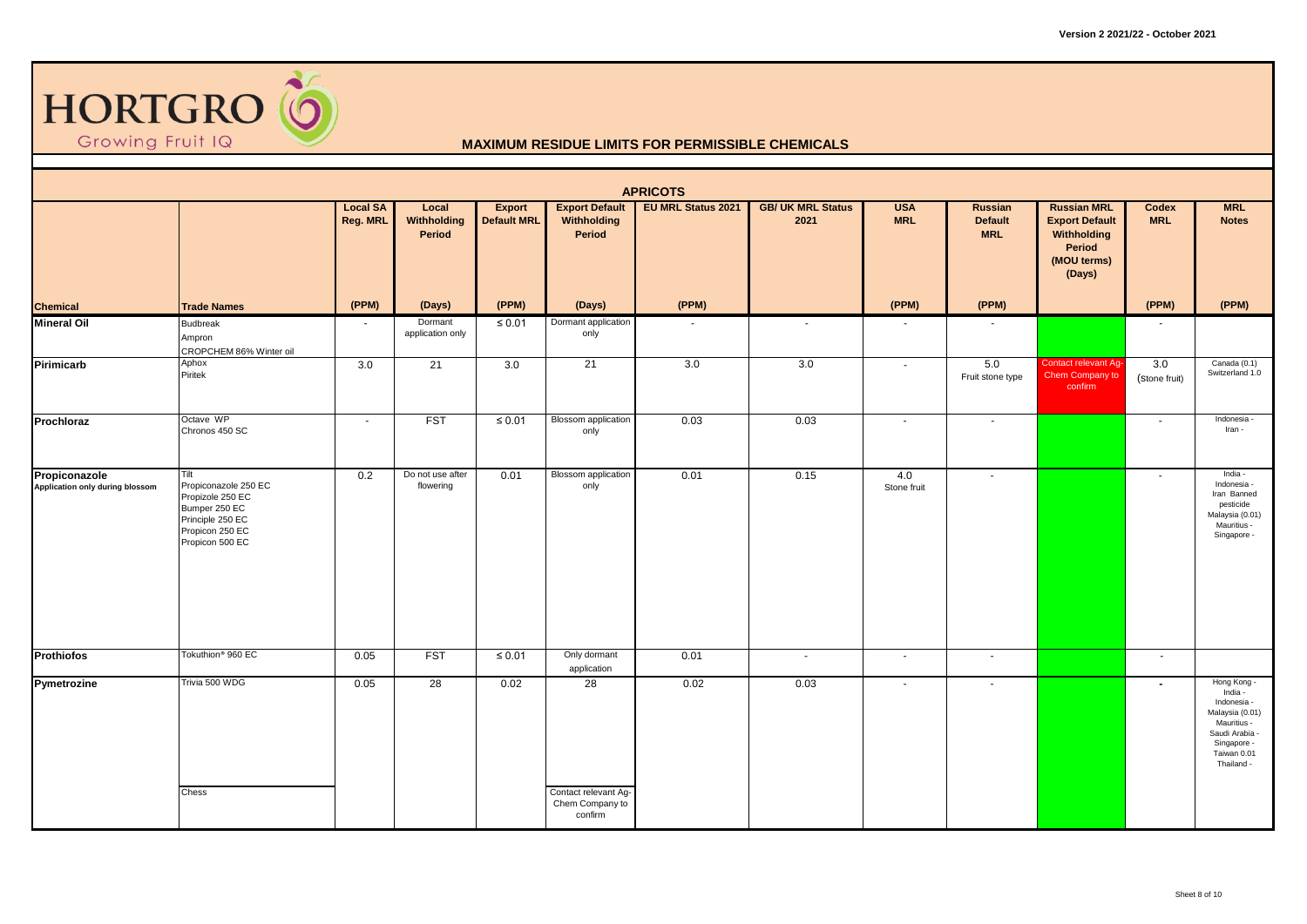

|                                        |                                                                 |                             |                                |                                     |                                                                   | <b>APRICOTS</b>        |                                  |                          |                                                |                                                                                               |                      |                                                                                                                                                                                          |
|----------------------------------------|-----------------------------------------------------------------|-----------------------------|--------------------------------|-------------------------------------|-------------------------------------------------------------------|------------------------|----------------------------------|--------------------------|------------------------------------------------|-----------------------------------------------------------------------------------------------|----------------------|------------------------------------------------------------------------------------------------------------------------------------------------------------------------------------------|
|                                        |                                                                 | <b>Local SA</b><br>Reg. MRL | Local<br>Withholding<br>Period | <b>Export</b><br><b>Default MRL</b> | <b>Export Default</b><br>Withholding<br>Period                    | EU MRL Status 2021     | <b>GB/ UK MRL Status</b><br>2021 | <b>USA</b><br><b>MRL</b> | <b>Russian</b><br><b>Default</b><br><b>MRL</b> | <b>Russian MRL</b><br><b>Export Default</b><br>Withholding<br>Period<br>(MOU terms)<br>(Days) | Codex<br><b>MRL</b>  | <b>MRL</b><br><b>Notes</b>                                                                                                                                                               |
|                                        | <b>Trade Names</b>                                              | (PPM)                       | (Days)                         | (PPM)                               | (Days)                                                            | (PPM)                  |                                  | (PPM)                    | (PPM)                                          |                                                                                               | (PPM)                | (PPM)                                                                                                                                                                                    |
| <b>Chemical</b><br>Pyrimethanil        | Source 400 SC<br>Support 400 SC<br>Botrynil<br>Protector 400 SC | 5.0                         | 3<br>$\overline{1}$            | 5.0                                 | $\mathbf{3}$<br>$\overline{1}$                                    | 10.0                   | 10.0                             | 10.0<br>Stone fruit      | 3.0<br>Apricot                                 | Only one application                                                                          | 3.0                  | Hong Kong 3.0<br>[India 3.0]<br>Indonesia 3.0<br>[Iran $3.0$ ]<br>[Malaysia 3.0]<br>[Mauritius 3.0]<br>[Oman 3.0]<br>Saudi Arabia 3.0<br>[Singapore 3.0]<br>Taiwan 3.0<br>[Thailand 3.0] |
| Pyrimethanil                           | Tutor 500 SC                                                    | 5.0                         | $\mathbf{1}$                   | 5.0                                 | $\overline{1}$                                                    | 10.0                   | 10.0                             | 10.0<br>Stone fruit      | 3.0<br>Apricot                                 | Only one application                                                                          | 3.0                  | Hong Kong 3.0<br>[India 3.0]<br>Indonesia 3.0<br>[Iran $3.0$ ]<br>[Malaysia 3.0]<br>[Mauritius 3.0]<br>[Oman 3.0]<br>Saudi Arabia 3.0<br>[Singapore 3.0]<br>Taiwan 3.0<br>[Thailand 3.0] |
| Fludioxonil                            |                                                                 |                             |                                |                                     |                                                                   | 5.0                    | 5.0                              | 5.0<br>Stone fruit       | 5.0<br>Stone type fruit                        |                                                                                               | 5.0<br>(Stone fruit) | Taiwan -                                                                                                                                                                                 |
| Soybean oil                            | MProve oil                                                      | $\sim$                      | Dormant<br>application only    | $\sim$                              | Dormant<br>application only                                       | 0.01                   | $\sim$                           | Exp.                     | $\blacksquare$                                 |                                                                                               | $\sim$               |                                                                                                                                                                                          |
| Spinetoram                             | Delegate 250 WG                                                 | 0.1                         | $\overline{7}$                 | 0.1                                 | $\overline{7}$                                                    | 0.2                    | 0.2                              | 0.3<br>Stone fruit       | $\blacksquare$                                 |                                                                                               | 0.15                 |                                                                                                                                                                                          |
| Spinosad                               | <b>GF 120 NF</b><br>Cura Fly Fruit Fly Bait                     | 0.01                        | $\mathbf 0$<br>$\overline{1}$  | 0.01                                | $\overline{0}$<br>Multiple bait<br>applications<br>$\overline{1}$ | 0.6                    | 0.6                              | 0.2<br>Stone fruit       | 0.2<br>Fruit stone type                        |                                                                                               | 0.2<br>(Stone fruit) |                                                                                                                                                                                          |
| Spinosad<br>H.                         | <b>STATIC Spinosad ME</b>                                       | 0.01                        | $\overline{1}$                 | 0.01                                | $\overline{1}$                                                    | 0.6                    | 0.6                              | 0.2<br>Stone fruit       | 0.2<br>Fruit stone type                        |                                                                                               | 0.2<br>(Stone fruit) |                                                                                                                                                                                          |
| <b>Methyl eugenol</b><br>Spirotetramat | Movento                                                         | $\sim$<br>3.0               | 14                             | $\sim$<br>3.0                       | 14                                                                | No MRL required<br>3.0 | $\sim$<br>3.0                    | Exp.<br>4.5              | 3.0                                            |                                                                                               | $\sim$<br>3.0        |                                                                                                                                                                                          |
|                                        |                                                                 |                             |                                |                                     |                                                                   |                        |                                  | Stone fruit              | Fruit stone type                               |                                                                                               | Stone fruit          |                                                                                                                                                                                          |